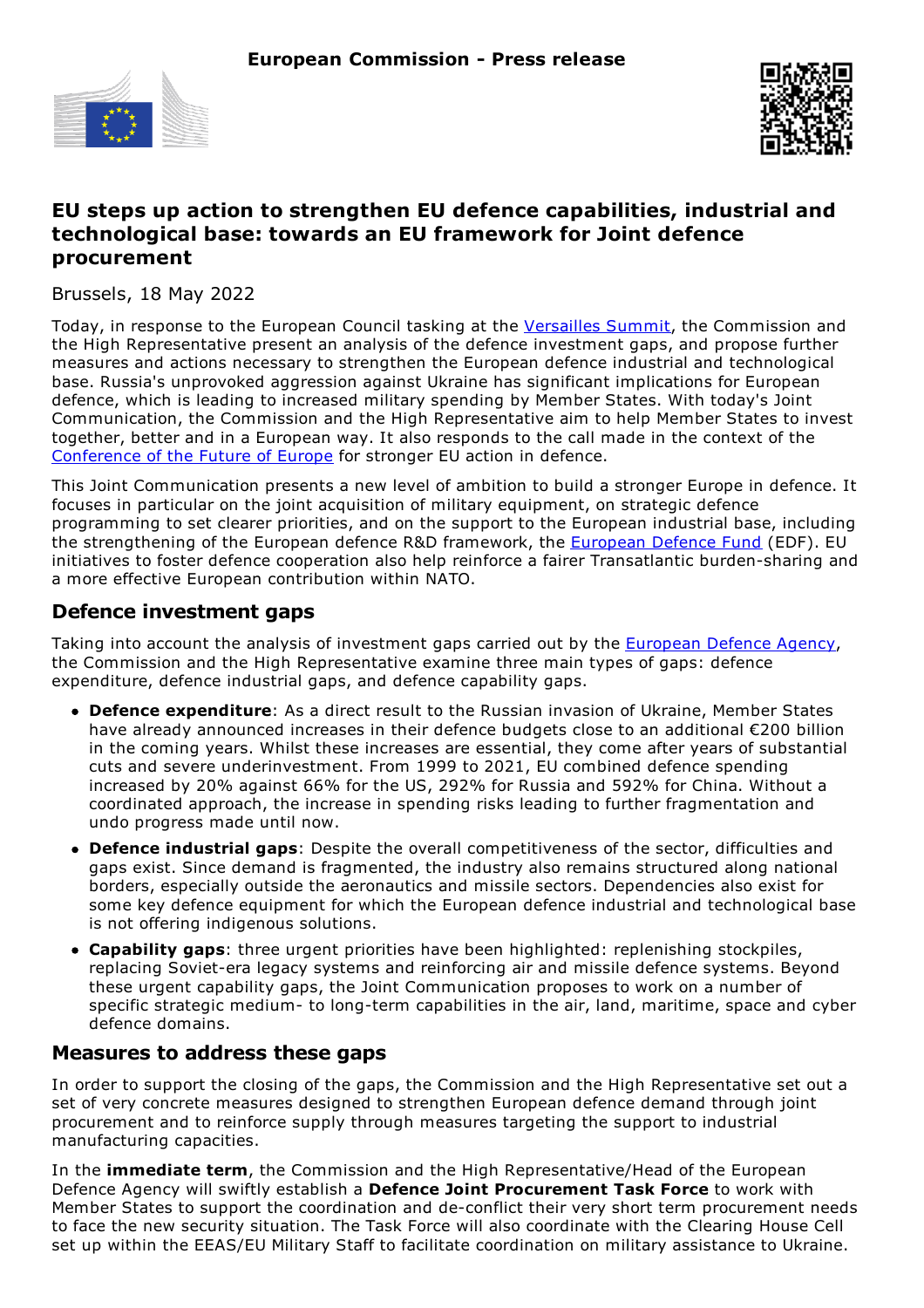A **short-term EU instrument to reinforce defence industrial capabilities through joint procurement** will be proposed for fast-track adoption, to support Member States to fill the most urgent and critical gaps in a collaborative way, based on the work of the Task Force. The Commission is ready to commit €500m of EU budget over two years to incentivise Member States to address these needs in a collaborative way.

This short-term instrument will pave the way to an EU framework for defence joint procurement. To this end, in the third quarter of 2022, the Commission will propose a **European Defence Investment Programme** (EDIP) regulation. It will establish the conditions for Member States to form **European Defence Capability Consortia** (EDCC). Within an EDCC, Member States will jointly procure, for the use of participating Member States, defence capabilities that are developed in a collaborative way within the EU and will benefit from a VAT exemption. Additionally, associated EU financing may be provided for projects of high EU interest.

The support to joint procurement complements and completes the efforts made until now on defence R&D through the EDF.

Additionally, the Commission and the High Representative propose to progressively move towards **a joint EU defence programming and procurement function** allowing to define better the capabilities priorities to focus on.

Finally, enhanced European defence cooperation also requires a solid action plan to reinforce the European defence industrial capacity. To this end, the Commission will:

- Carry out, in cooperation with the European Defence Agency, an **in-depth mapping** of EU current and necessary additional industrial manufacturing capabilities;
- Propose a **Critical Raw Materials initiative**, including legislative measures, to facilitate, inter alia, defence industry access to Critical Raw Materials (CRMs), thereby strengthening the EU's resilience and security of supply;
- Work on further measures to ensure the availability of **defence specific skills** for the industrial capacity ramp-up;
- Consider possible amendments to the framework for dual-use research and innovation to improve synergies between civil and defence instruments;
- Work on further measures (such as coordinated calls among existing EU instruments and EIB loans) to **support critical technologies** and industrial capacities by developing strategic projects;
- Within the overall review of priorities in the mid-term review of the EU long-term budget, consider **strengthening the budgets of the European Defence Fund** and **military mobility** through the Connecting Europe Facility;
- Speed up the **establishment of the CASSINI for defence** to attract new entrants and support defence innovation.

The EIB should also assess whether to enhance its support to the European defence industry and joint procurement beyond its ongoing support to dual use.

The proposed measures will make the EU a stronger international partner, also within NATO, which remains the foundation of the collective defence of its members.

## **Next Steps**

The Commission and the High Representative/Head of the European Defence Agency, recommends to the European Council to endorse this analysis underlining the need to urgently and collectively address the EU's short-term and medium-term defence investment gaps.

## **Members of the College said:**

Ursula **von der Leyen**, President of the Commission, said: *"The European Union is stepping up its effort to build a stronger European defence industry. We need to spend more on defence and we need to do it in a coordinated way. Today we are proposing concrete measures to strengthen our defence capabilities and the military technological edge of our European industrial base, based on an analysis of the defence investment gaps. This action will ensure a more effective European contribution in NATO."*

Executive Vice-President for a Europe Fit for the Digital Age, Margrethe **Vestager**, said: *"This Communication gives a valuable picture of the defence investment gaps we face. It is clear that more spendings will be needed, but spending more is not the only answer. We also need to spend better, which means spending together to build future defence capabilities"*